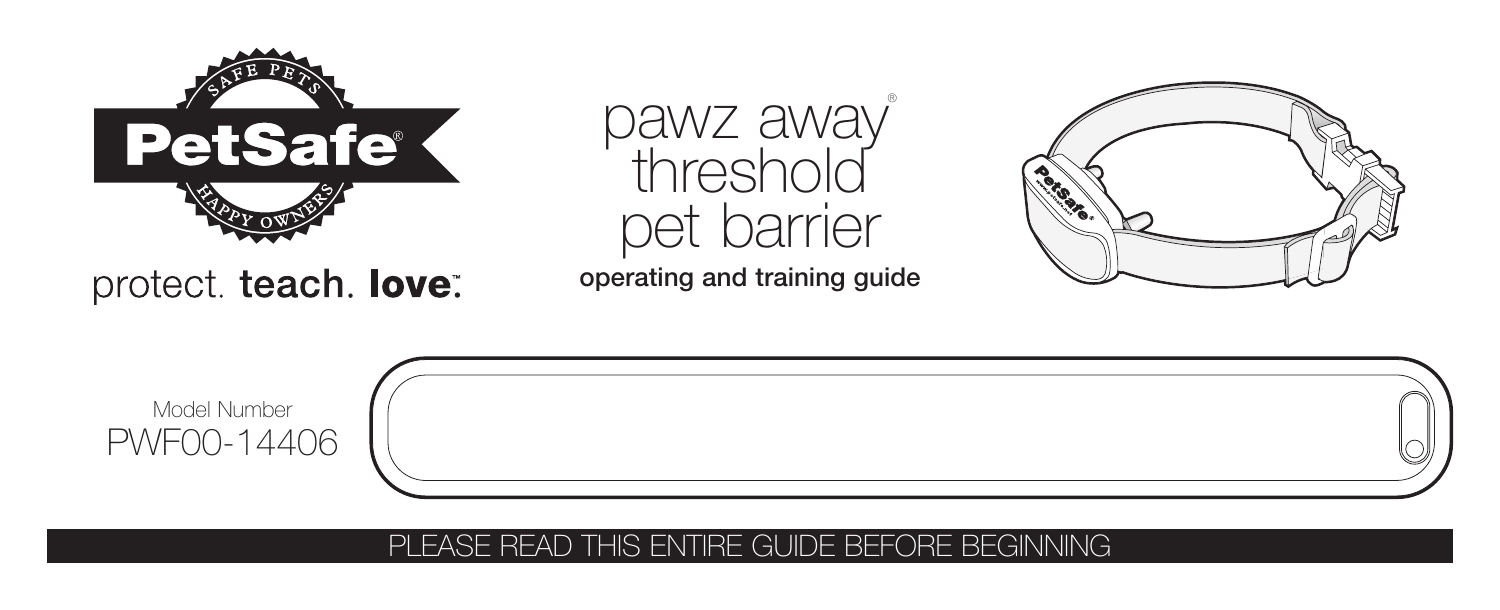# **Important Safety Information**

### **Explanation of Attention Words and Symbols used in this guide**



This is the safety alert symbol. It is used to alert you to potential personal injury hazards. Obey all safety messages that follow this symbol to avoid possible injury or death.



WARNING indicates a hazardous situation which, if not avoided, could result in death or serious injury.

**ACAUTION** CAUTION, used with the safety alert symbol, indicates a hazardous situation which, if not avoided, could result in minor or moderate injury.



CAUTION, used without the safety alert symbol, indicates a hazardous situation which, if not avoided, could result in harm to your pet.

**NOTICE** NOTICE is used to address safe use practices not related to personal injury.



Not for use with aggressive dogs. Do not use this product if your dog is prone to aggressive behavior. Aggressive dogs can cause severe injury or death to their owners and others. If you are not sure that this product is right for your dog, please talk to your veterinarian or a certified trainer.



- Use caution when placing Threshold Transmitter in doorway- can be trip hazard.
- Do not place Threshold Transmitter on stair step due to tripping hazard.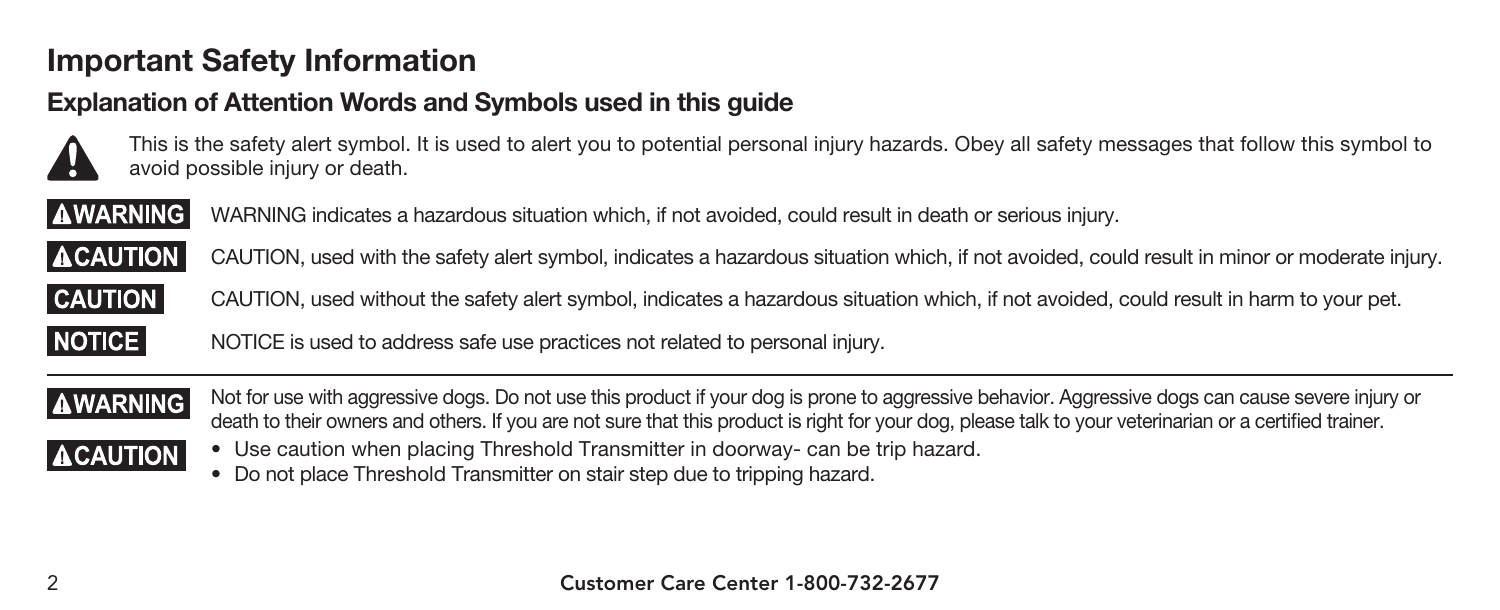#### **CAUTION**

This System is NOT a solid barrier. The system is designed to act as a deterrent, using Static Correction to condition pets to remain outside of the established barrier area. It is important that you reinforce training with your pet on a regular basis. Since the tolerance level to Static Correction varies from pet to pet, Radio Systems® Corporation CANNOT guarantee that the system will in all cases keep a pet outside of the established barrier area. Not all pets can be trained to avoid entering the barrier area. Therefore, if you have reason to believe that your pet may harm himself or pose a danger to others if he is not kept from entering the barrier area, you should NOT rely solely upon this system to restrict your pet. Radio Systems® Corporation shall NOT be liable for any personal injuries, property damage, injury to or death of your pet, economic loss or any consequential damages sustained as a result of any animal entering the barrier area.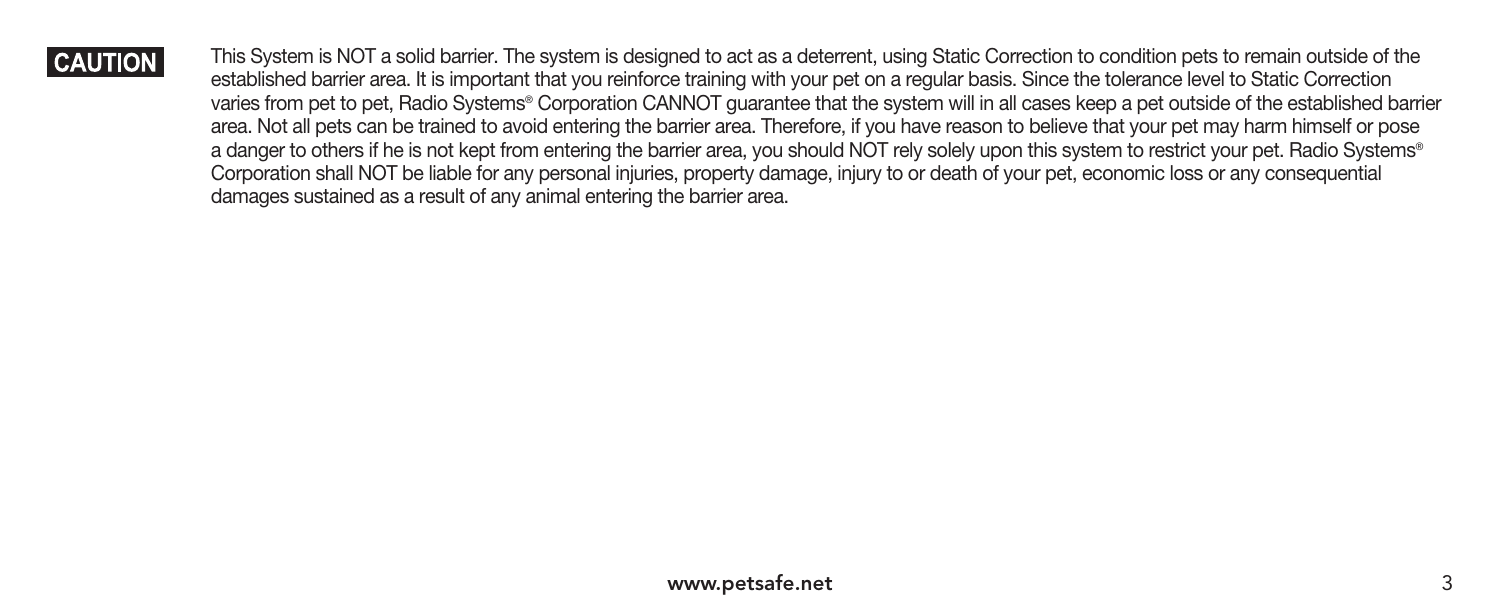### **CAUTION**

Proper fit of the collar is important. A collar worn for too long or made too tight on the pet's neck may cause skin damage. Ranging from redness to pressure ulcers; this condition is commonly known as bed sores.

- Avoid leaving the collar on the pet for more than 12 hours per day.
- When possible reposition the collar on the pet's neck every 1 to 2 hours.
- Check the fit to prevent excessive pressure; follow the instructions in this manual.
- Never connect a lead to the electronic collar; it will cause excessive pressure on the contacts.
- When using a separate collar for a lead, don't put pressure on the electronic collar.
- Wash the pet's neck area and the contacts of the collar weekly with a damp cloth.
- Examine the contact area daily for signs of a rash or a sore.
- If a rash or sore is found, discontinue use of the collar until the skin has healed.
- If the condition persists beyond 48 hours, see your veterinarian.
- For additional information on bed sores and pressure necrosis, please visit our website.

These steps will help keep your pet secure and comfortable. Millions of pets are comfortable while they wear stainless steel contacts. Some pets are sensitive to contact pressure. You may find after some time that your pet is very tolerant of the collar. If so, you may relax some of these precautions. It is important to continue daily checks of the contact area. If redness or sores are found, discontinue use until the skin has fully healed.

You may need to trim the hair in the area of the Contact Points. Never shave the pet's neck; this may lead to a rash or infection.

- To prevent an unintended correction, do not perform set up procedures while the Receiver Collar is on your pet.
- If you are using a collar and leash for training, be sure the extra collar does not put pressure on the Contact Points of the Receiver Collar.
- For proper operation, the Receiver Collar maximum operating height is 36 inches from the Threshold Transmitter.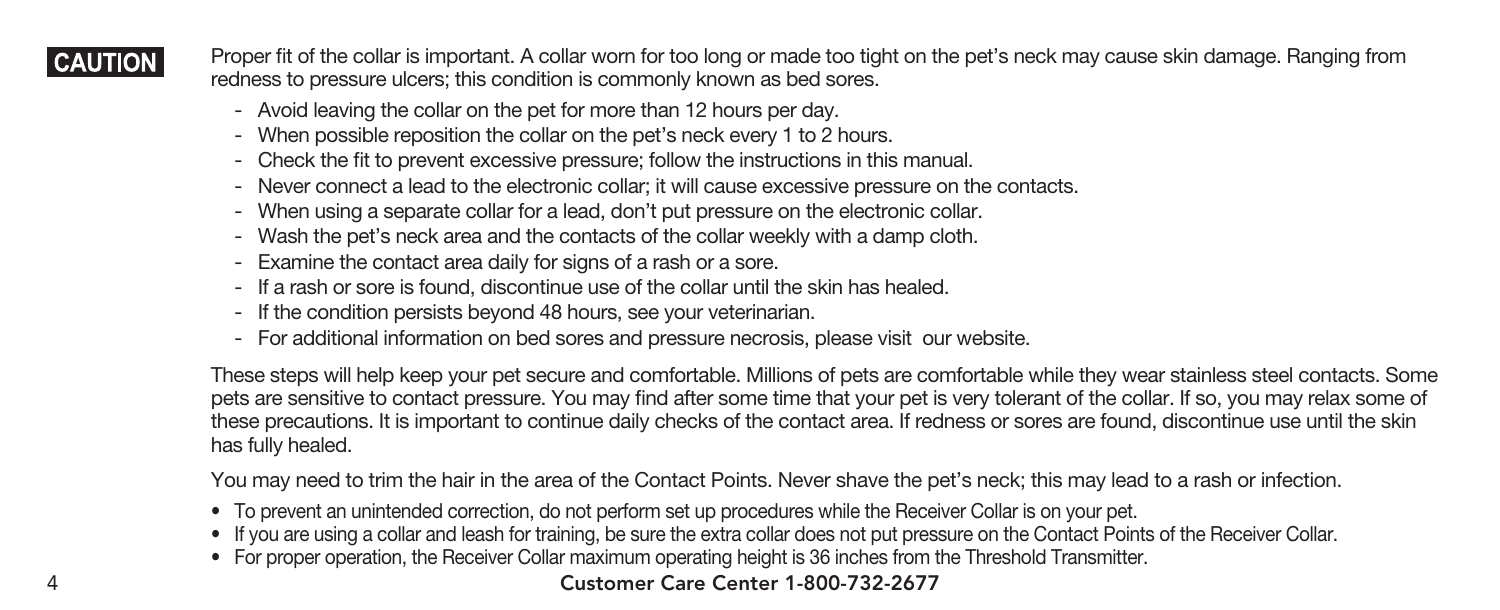

- To avoid damage to the Threshold Transmitter, do not use on wet surfaces, in damp or wet locations or around swimming pools. This product is designed for indoor use only. Do not expose to rain or snow.
- To avoid potential damage to your Threshold Transmitter, do not stand or step on Threshold Transmitter.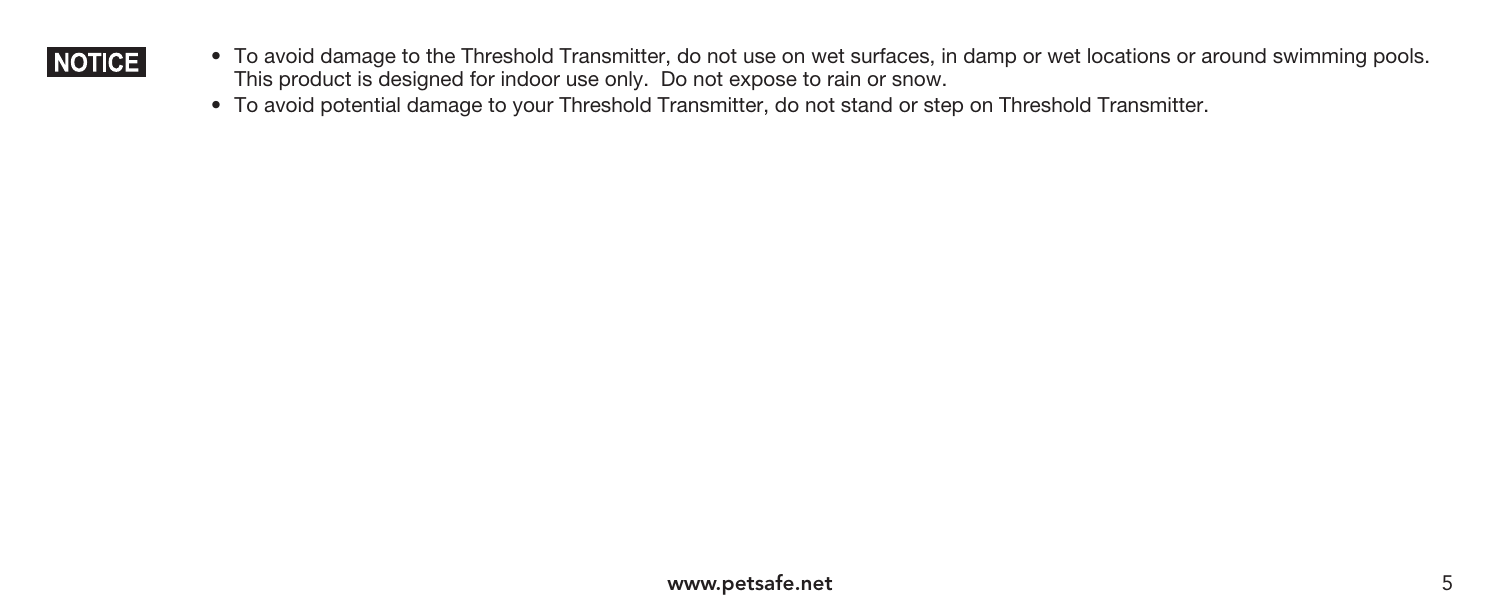Thank you for choosing PetSafe® brand. You and your pet deserve a companionship that includes memorable moments and a shared understanding together. Our products provide you with the tools and technologies to successfully train your pet. If you have any questions about our products or training your pet, please visit our website at www.petsafe.net or contact our Customer Care Center at 1-800-732-2677.

To get the most protection out of your warranty, please register your product within 30 days at www.petsafe.net. By registering and keeping your receipt, you will enjoy the product's full warranty and should you ever need to call the Customer Care Center, we will be able to help you faster. Most importantly, we will never give or sell your valuable information to anyone. Complete warranty information is available online at www.petsafe.net.

# Table of Contents

|  | <b>Training Guide</b>   |
|--|-------------------------|
|  | <b>Begin Your Pet's</b> |
|  | <b>Further Training</b> |
|  | <b>Troubleshooting</b>  |
|  | Terms of Use and        |
|  | Compliance              |
|  | Customer Care Int       |
|  | Perchlorate Batter      |
|  | Warranty                |
|  |                         |
|  |                         |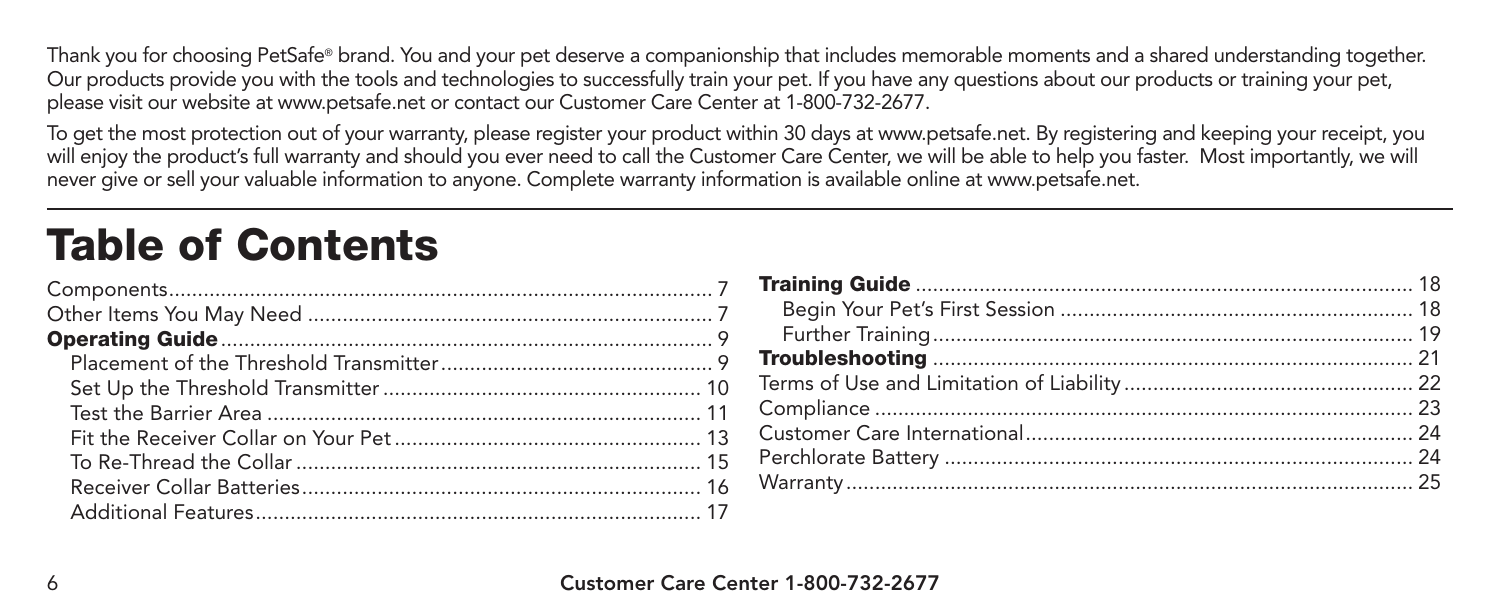# Components

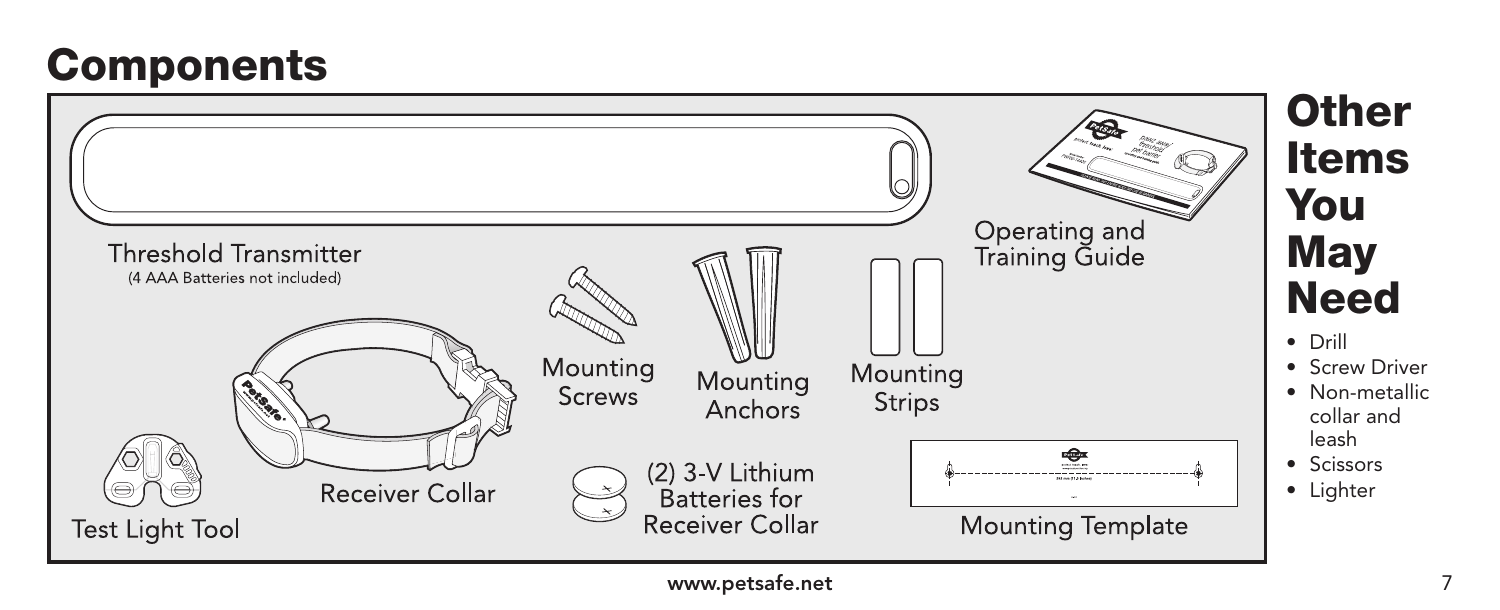# How the System Works

The PetSafe® Pawz Away® Threshold Pet Barrier keeps your pet from entering or leaving a certain room, from going up or down stairs, off of furniture, etc. Just place the Threshold Transmitter near the area your pet should avoid. The Threshold Pet Barrier transmits an adjustable elliptical radio signal. Your pet wears a Receiver Collar with Contact Points that touch his neck. When your pet enters the Barrier Area, he'll hear a series of audible tones from the Receiver Collar and he will feel a safe Progressive Static Correction, delivered through the Contact Points on his neck. The Progressive Static Correction will get his attention, but will not cause harm. The correction continues until your pet leaves the Barrier Area. If your pet doesn't leave, the collar will continue to correct at the maximum level from 2-3 seconds until the 13-15 second time-out. The PetSafe® Pawz Away® Threshold Pet Barrier has been proven safe, comfortable, and effective for pets at least 6 months old and 5 pounds or more.

# Key Definitions

**Threshold Transmitter:** Transmits an adjustable range wireless radio signal. **Barrier Area:** Area that you want to prevent your pet from gaining access. **Mode Button:** Turns Threshold Transmitter ON/OFF and adjusts the range level setting. Mode Switch, Standard Mode: Uses normal transmission rate for extended battery life. Mode Switch, Training Mode: Uses higher transmission rate for faster response. Receiver Collar: Receives the radio signal when located within the range setting of the Threshold Transmitter.

**Contact Points:** Deliver the safe Progressive Static Correction when your pet enters the Barrier Area.

Progressive Static Correction: Static Correction begins at the lowest level and automatically increases to maximum within 3 seconds of first detection in the Barrier automatically increases to maximum within 3 seconds or first detection in the Barrier Mode Button<br>Area in the Standard Mode or within 2 seconds in the Training Mode.

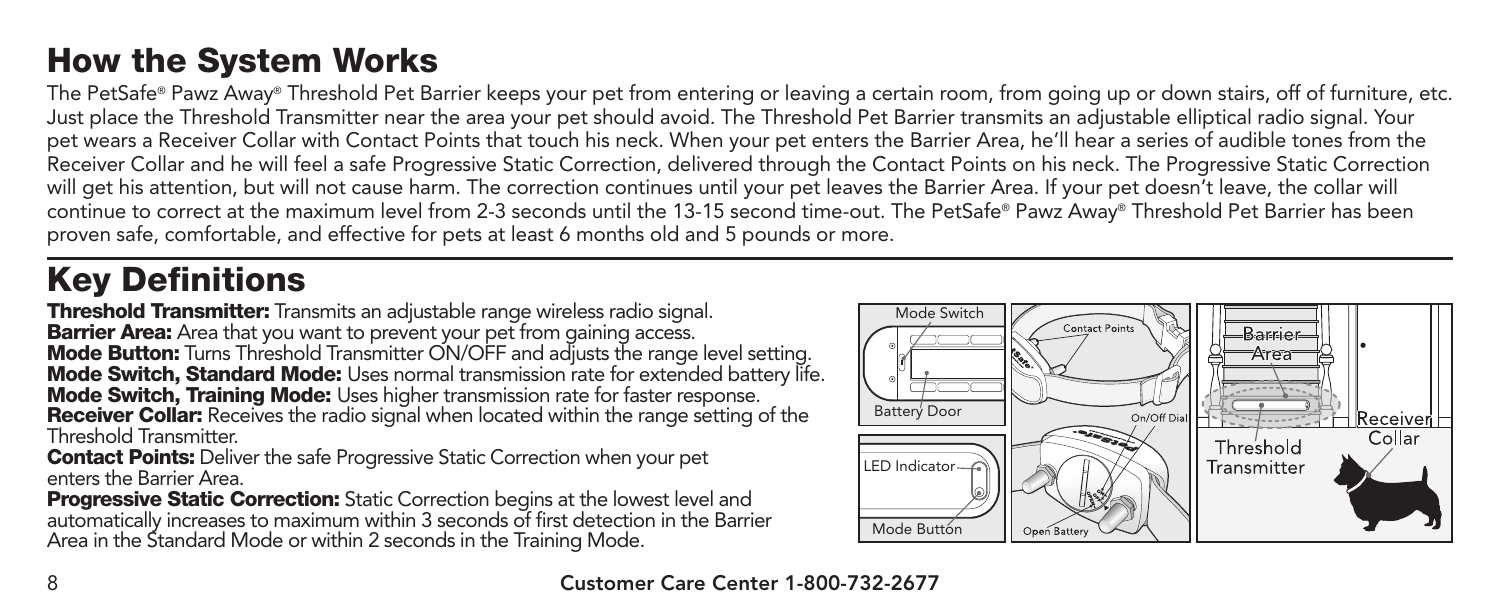# **Operating Guide**

# Step Placement of the Threshold Transmitter |<br>|<br>|

The Threshold Transmitter emits a radio signal from all sides in an elliptical pattern. The signal may transmit through a wall or the ceiling/floor. The Threshold Transmitter can be placed laying flat on a surface or mounted on a stair riser or wall. If you choose to mount the Threshold Transmitter, note that the signal becomes very directional—the signal will be strongest directly above the unit. The signal is weakest to the side of the unit (1A).

| CAUTION |
|---------|
|---------|

- Use caution when placing Threshold Transmitter in doorway can be trip hazard.
	- Do not place Threshold Transmitter on stair step due to tripping hazard.
- To avoid damage to the Threshold Transmitter, do not use on wet surfaces, in damp or wet locations or around swimming pools. This product is designed for indoor use only. Do not expose to rain or snow.
	- To avoid potential damage to your Threshold Transmitter, do not stand or step on Threshold Transmitter. 1A

#### Do not:

**NOTICE** 

- 
- Mount unit on a metal wall **•** Place Threshold Transmitter near large metal objects such as refrigerators, washers, etc.
- Place Threshold Transmitter on metal surfaces Place Threshold Transmitter near audio speakers
- Place within 8 feet of other Pawz Away Pet Barriers
- 
- *Note: We do not recommend positioning the Threshold Transmitter vertically in the doorway or hallway. The performance will not be optimal. For collar activation, the collar might have to be closer to the Threshold Transmitter.*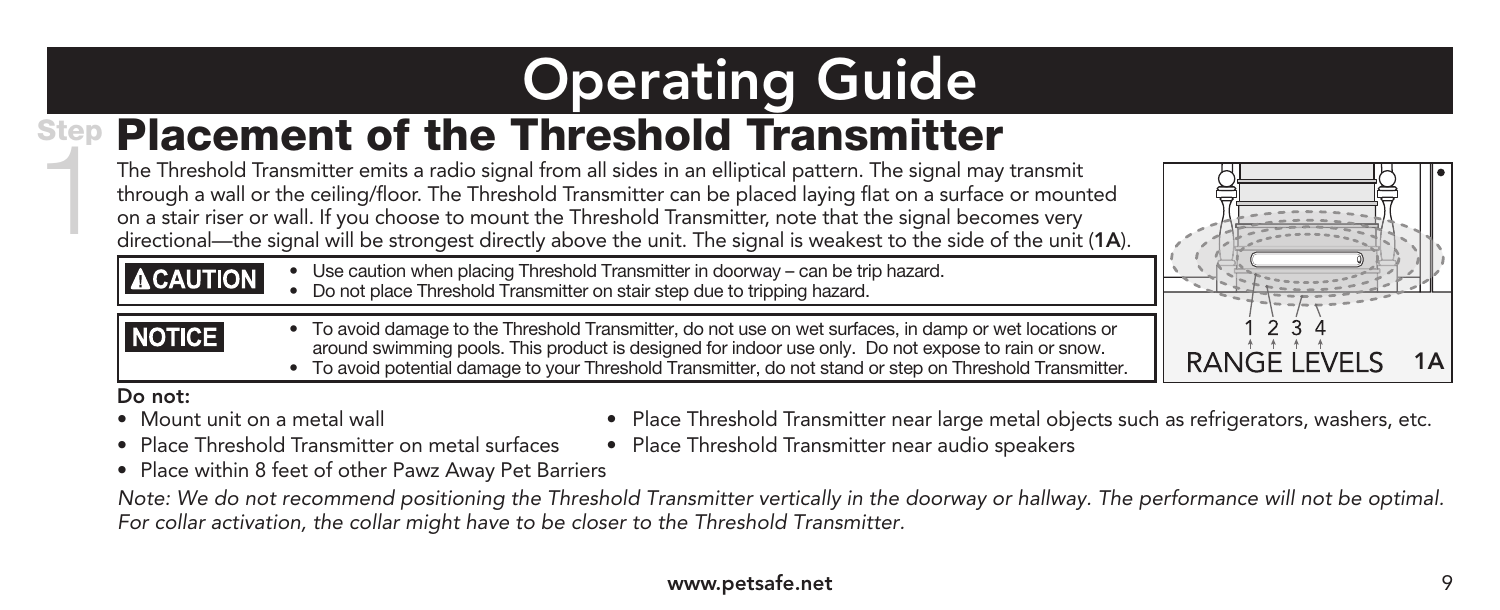# Set Up the Threshold Transmitter<br>
EQUION To prevent an unintended correction, never perform set-up procedures while you<br>
1. Turn over the Threshold Transmitter and remove the battery door. Install for<br>
(2A) and replace the

CAUTION To prevent an unintended correction, never perform set-up procedures while your pet is wearing the Receiver Collar.

- Turn over the Threshold Transmitter and remove the battery door. Install four AAA alkaline batteries (2A) and replace the battery door.
- 2. Slide switch on back of Threshold Transmitter to Training Mode until your dog has learned his boundary.

## Turning the Threshold Transmitter ON

Turn the Threshold Transmitter right side up. Press and hold the Mode Button until the Green LED indicator is ON. Release the button and the Green LED indicator turns OFF. The Red LED will then flash the Transmitter level setting between 1 and 4 times.

## Turning the Threshold Transmitter OFF

Press and hold the Mode Button until the Green LED turns OFF.

## Setting the Transmitter Levels

Momentarily press and release the Mode Button. The Green LED will flash when pressed. The current setting will flash Red. Press the Mode Button again within 5 seconds. The level will increase by 1 level. If the current level is 4 it will revert to level 1.

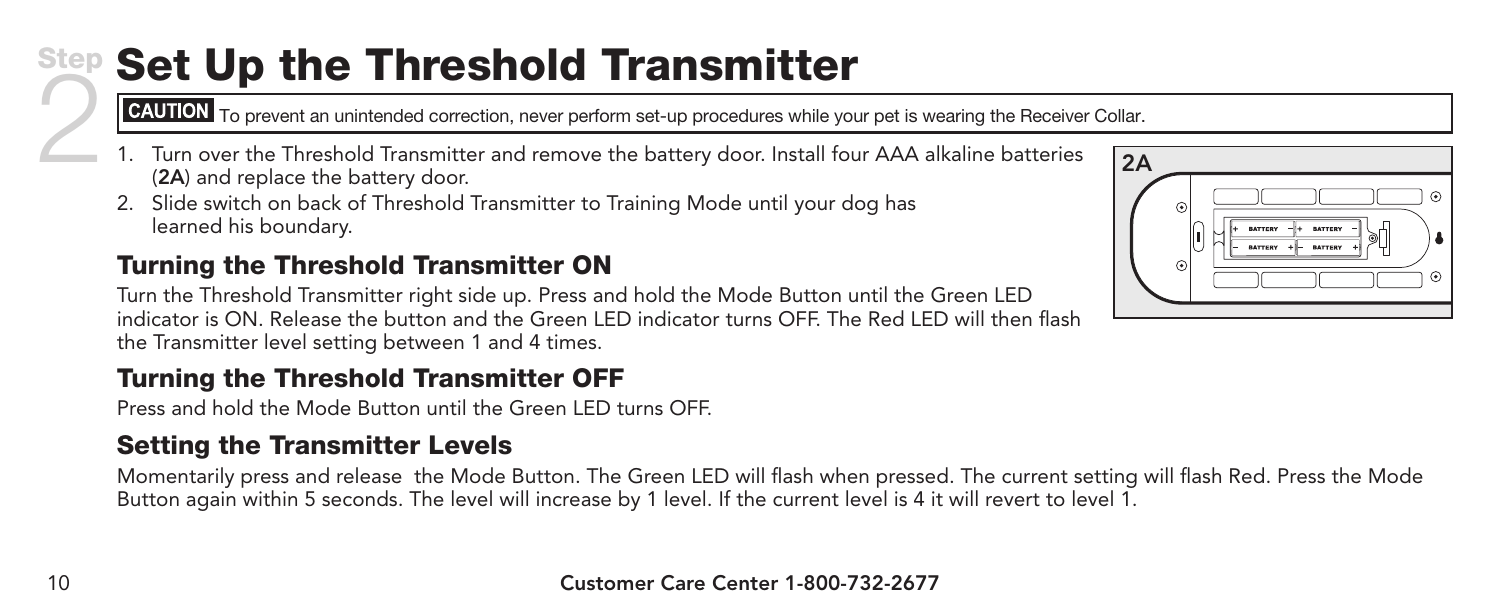# Step Test the Barrier Area<br>
Threshold Transmitter.<br>
If you have more than 1 pet, set up the Threshold

**CAUTION** For proper operation, the Receiver Collar maximum operating height is 36 inches from the Threshold Transmitter.

If you have more than 1 pet, set up the Threshold Pet Barrier for your tallest pet.

Place the Threshold Transmitter in the desired location. If planning to mount on a stair, lean it up against the back of the stair and test for proper operation before mounting. If using on stairs, set the system so that the Receiver Collar starts activating while your pet is still on the floor and not on the stairs.

- 1. Keeping your hands away from the Contact Points, use the edge of the Test Light Tool to turn the receiver battery door to the ON position.
- 2. Hold the Receiver Collar with the Contact Points facing up. Place the Test Light Tool on the Contact Points so that the wire in the Test Light Tool touches the Contact Points (3A). The PetSafe® logo on the Receiver Collar should face the Transmitter.



4. Check the range of the Barrier Area from multiple angles to ensure you are getting the desired coverage. If the setting is too low, increase by 1 level and test. If the coverage area is too great and the collar is activating in areas you don't want, decrease the level so it activates reliably at the height of your dog's neck. Refer to the Transmitter Range Chart as a guide.

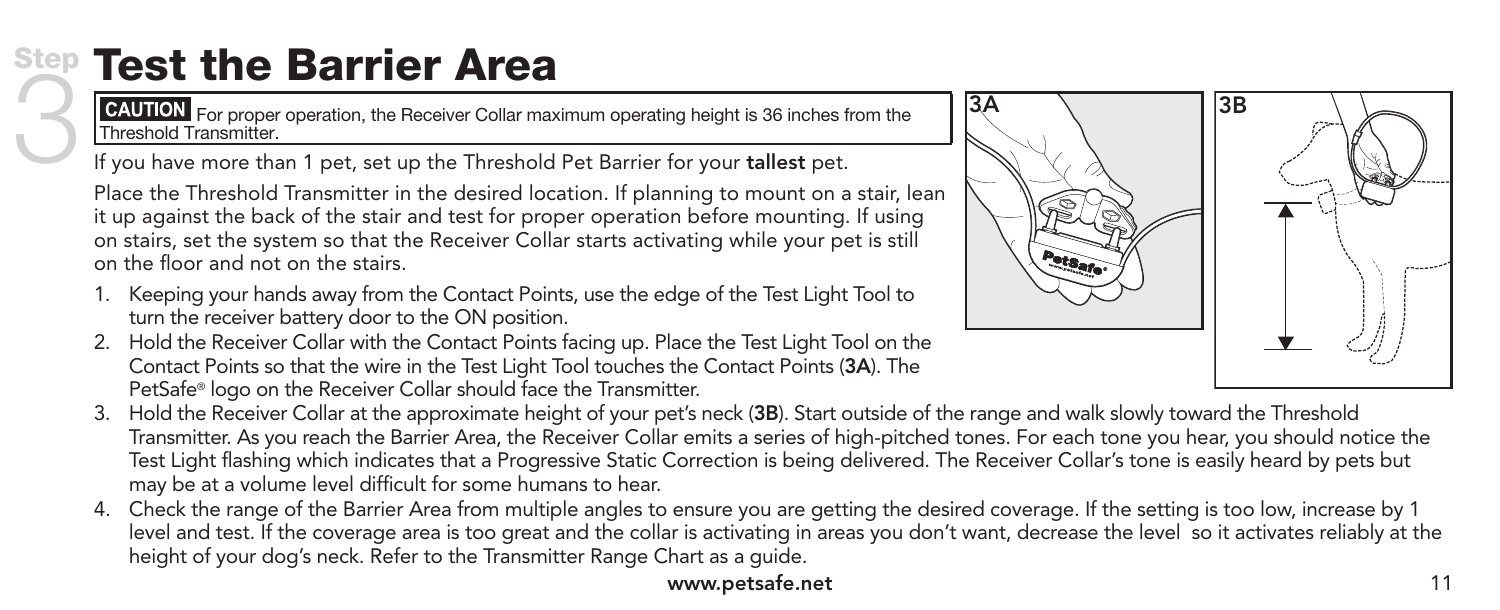#### 5. Use your pet's height as a starting point in choosing the appropriate level to set the Threshold Transmitter (3C).

Note: Should you find that you are not getting the desired range, adjust the setting, or relocate the threshold transmitter slightly. Metal objects can alter the *magnetic field and change the transmitting signal range. The effect on the range depends on the size and shape of the objects. Signal range can be reduced if the Threshold Transmitter is placed on a concrete floor, due to steel reinforcement in the concrete. For best range results, place the Threshold Transmitter on a nonconductive surface, i.e., wood floor (3D). Placing the Threshold Transmitter beneath sofas and beds can reduce the range due to the metal springs*  altering the magnetic field. Test for proper operation before mounting or drilling. Use the removable mounting strips, or the supplied mounting hardware *with the template to install your Threshold Transmitter. If mounting, drill 3/16" diameter holes.*

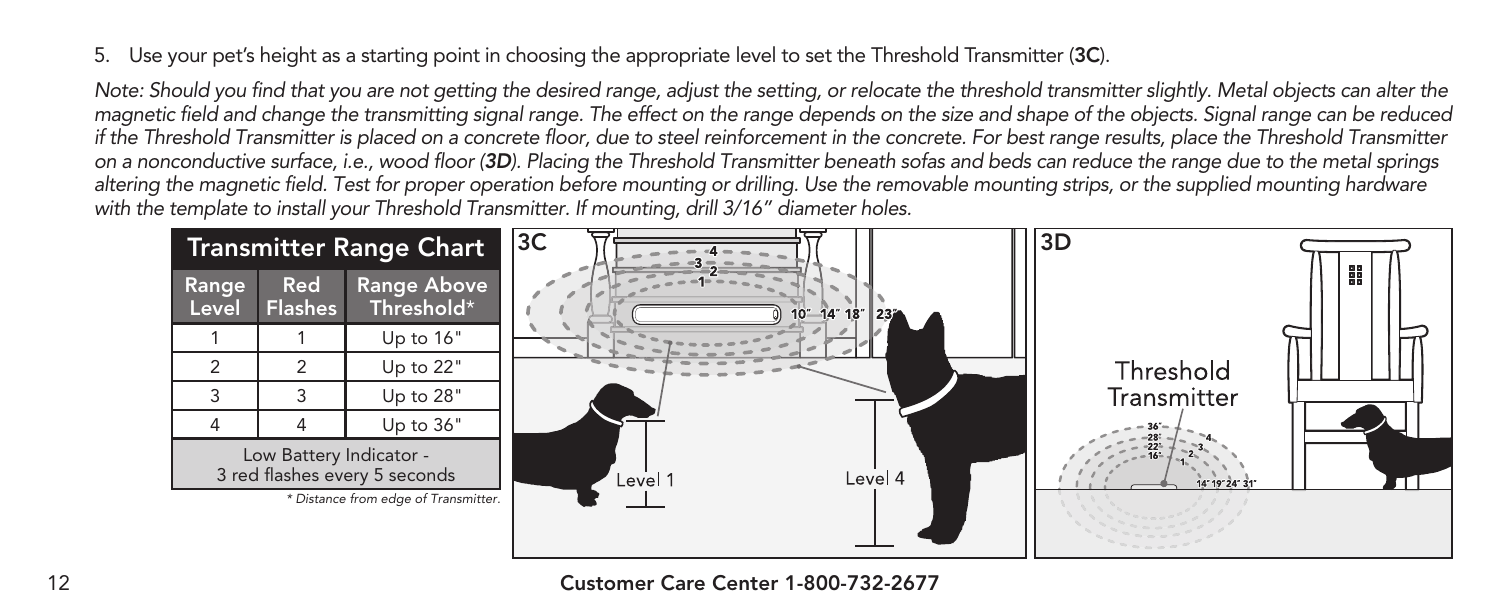Step Fit the Receiver Collar on Your Pet<br>
Important: Proper fit and placement of your Receiver Collar is necessary for effective<br>
direct contact with your pet's skin on the underside of his neck.<br>
CAUTION Proper fit of the Important: Proper fit and placement of your Receiver Collar is necessary for effective operation. The Contact Points must have direct contact with your pet's skin on the underside of his neck.

**CAUTION** Proper fit of the collar is important. A collar worn for too long or made too tight on the pet's neck may cause skin damage. Ranging from redness to pressure ulcers; this condition is commonly known as bed sores.

- Avoid leaving the collar on the pet for more than 12 hours per day.
- When possible reposition the collar on the pet's neck every 1 to 2 hours.
- Check the fit to prevent excessive pressure; follow the instructions in this manual.
- Never connect a lead to the electronic collar; it will cause excessive pressure on the contacts.
- When using a separate collar for a lead, don't put pressure on the electronic collar.
- Wash the pet's neck area and the contacts of the collar weekly with a damp cloth.
- Examine the contact area daily for signs of a rash or a sore.
- If a rash or sore is found, discontinue use of the collar until the skin has healed.
- If the condition persists beyond 48 hours, see your veterinarian.
- For additional information on bed sores and pressure necrosis, please visit our website.

These steps will help keep your pet secure and comfortable. Millions of pets are comfortable while they wear stainless steel contacts. Some pets are sensitive to contact pressure. You may find after some time that your pet is very tolerant of the collar. If so, you may relax some of these precautions. It is important to continue daily checks of the contact area. If redness or sores are found, discontinue use until the skin has fully healed.

You may need to trim the hair in the area of the Contact Points. Never shave the dog's neck; this may lead to a rash or infection.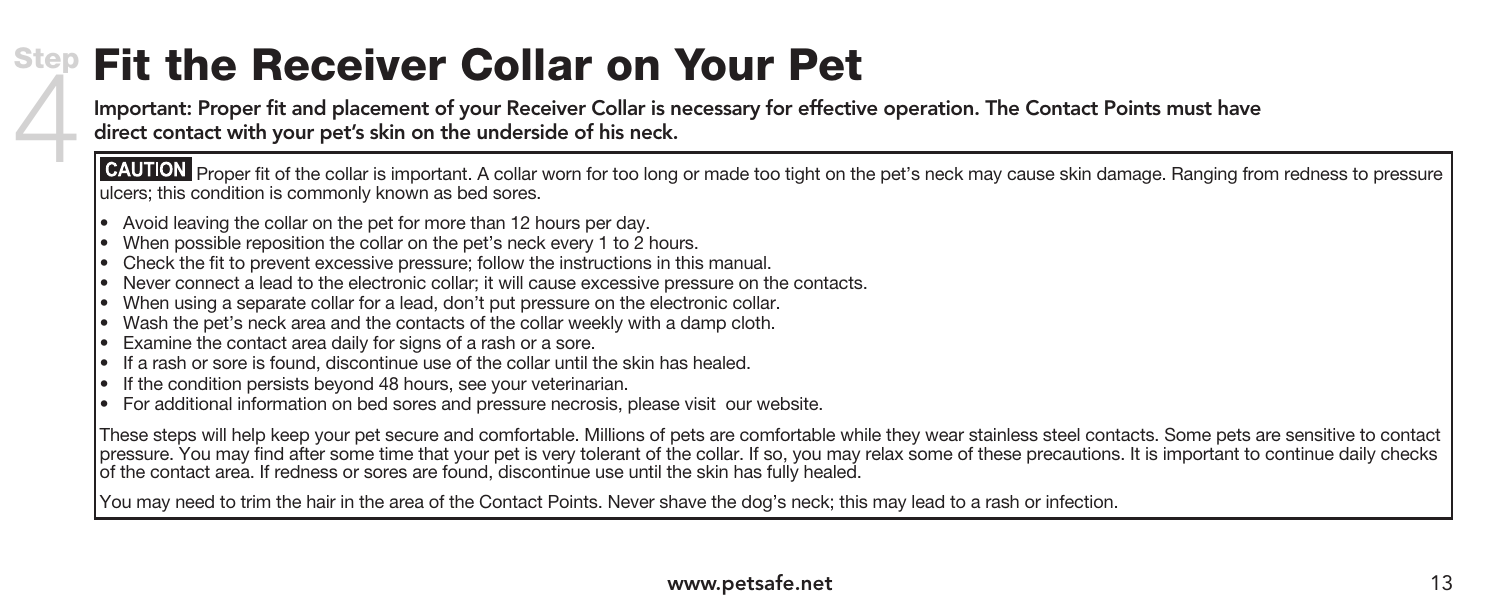To assure a proper fit, please follow these steps:

- 1. Using the edge of the Test Light Tool, turn the battery door to the OFF position.
- 2. Start with your pet standing comfortably (4A).
- 3. Place the Receiver collar on your pet so that the PetSafe® logo is facing your pet's chin. Center the Contact Points underneath your pet's neck, touching the skin. If your pet has a long or thick coat then it may be necessary to trim the hair around the Contact Points to make sure that contact is consistent.

*Note: The Receiver Collar comes with Short Contact Points. Long Contact Points are available and can be purchased through the Customer Care Center. Please see the Accessories section of this Operating and Training Guide for more information.*

- 4. Adjust the tightness of the Receiver Collar to fit your pet's neck. Check the tightness of the Receiver Collar by inserting one finger between the end of a Contact Point and your pet's neck. The fit should be snug but not constricting (4B).
- 5. Allow your pet to wear the Receiver Collar for several minutes then recheck the fit. Check the fit again as your pet becomes more comfortable with the Receiver Collar.
- 6. Once you are satisfied with the fit of the Receiver Collar then you may trim any excess collar strap as follows (4C):
- a. Mark the desired length of the Receiver Collar with a pen. Allow for growth if your pet is young or grows a thick winter coat.
- b. Remove the Receiver Collar from your pet and cut off the excess.
- c. Before placing the Receiver Collar back onto your pet, seal the edge of the cut collar by applying a flame along the frayed edge.





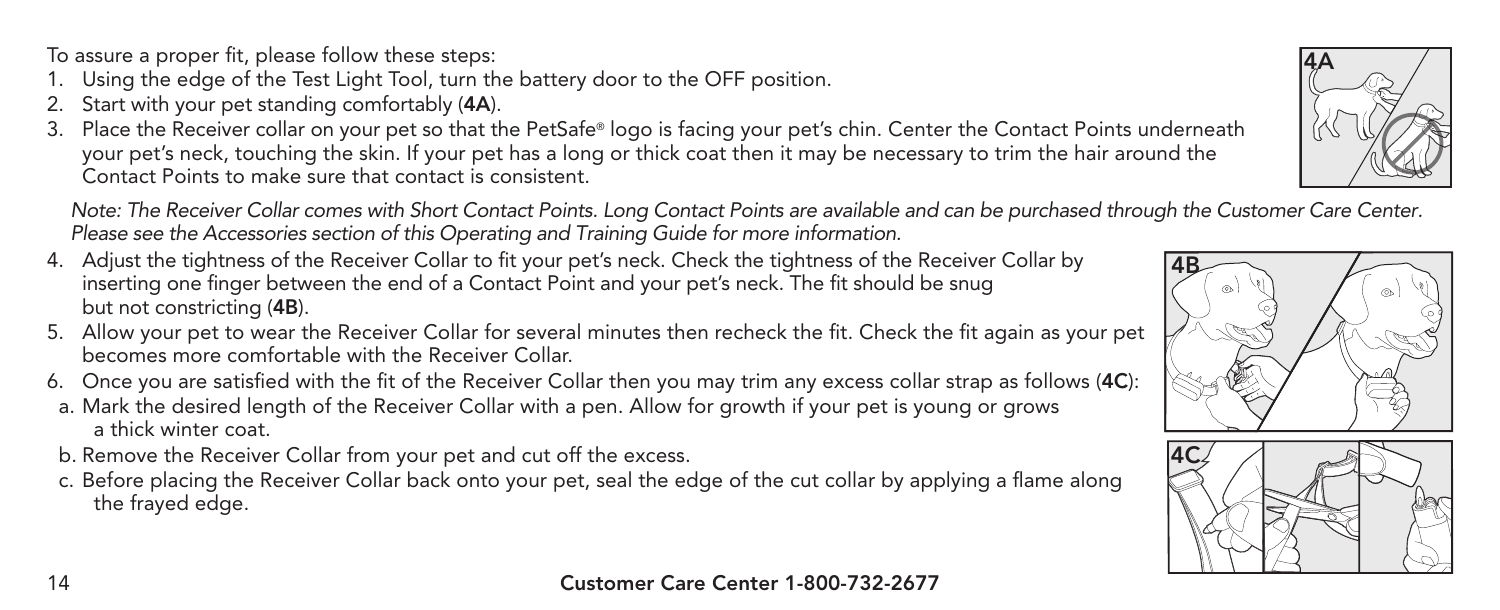# To Re-Thread the Collar



The slide buckle prevents the collar from becoming loose around your pet's neck.



The ridges must be facing up; the collar will slip if it is not properly threaded.

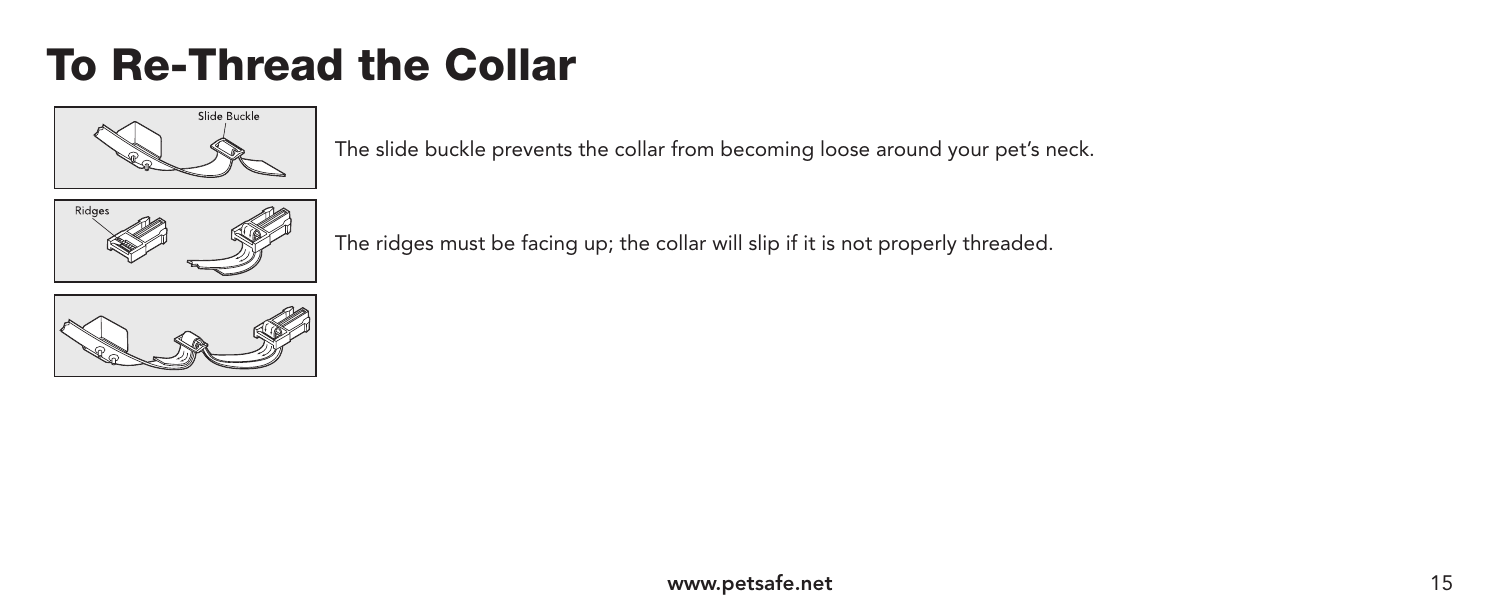# Receiver Collar Batteries

The PetSafe® Pawz Away® Receiver Collar uses two 3-volt Lithium coin cell batteries, size CR2032, PetSafe® RFA-35-11. Replacement batteries can be found at many retailers or through the Customer Care Center. Contact the Customer Care Center at 1-800-732-2677 or visit our website at www.petsafe.net to locate a retailer near you.

Battery life will vary depending on how often your pet tests the system and receives a Static Correction. Check the Receiver Collar and Threshold Transmitter every month to ensure the system is working properly. To prolong battery life, it is recommended that you turn the Receiver Collar and Threshold Transmitter OFF when not in use.

# To replace the batteries:

- 1. Using the edge of the Test Light Tool, turn the battery door to the OPEN position.
- Lift the battery door out and turn the door over. The two 3-volt Lithium coin cell batteries are stored inside the door.
- 3. Remove the old batteries and insert new batteries with the positive (+) side facing the battery door lid.
- 4. Insert battery door back into the Receiver Collar and turn to either the OFF or ON position to lock the door in place.



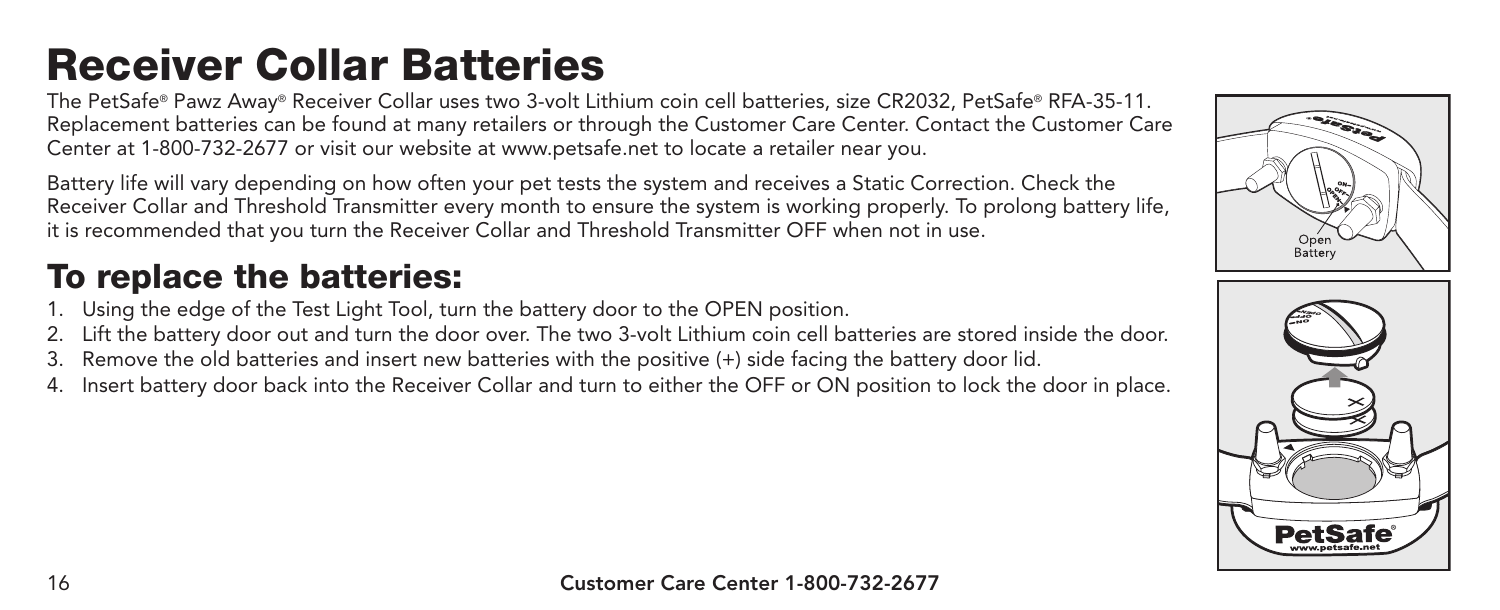# Additional Features

# Time Out Feature

As a safety feature, the Receiver Collar has a built in Time Out feature. If your pet stays in the Barrier Area for longer than 13 to 15 seconds the Receiver Collar will stop delivering the Progressive Static Correction. The Receiver Collar will then administer a random single Static Correction every 4 to 10 seconds at the maximum level until the pet leaves the Barrier Area. Once your pet leaves the Barrier Area, the Receiver Collar resets itself and will deliver a Progressive Static Correction the next time your pet enters the Barrier Area.

# Multiple Pets and Barriers

For multiple pet households, additional PetSafe® Pawz Away® Receiver Collars can be purchased to work with PetSafe® Pawz Away® Threshold Transmitters. You can set up an unlimited number of Threshold Transmitters in your home for use with an unlimited number of Receiver Collars.

All Pawz Away® Pet Barriers and Receiver Collars are preset to mode A. If you have other Pawz Away® Barrier products, note that the Pawz Away® Threshold Pet Barrier is set for AB mode.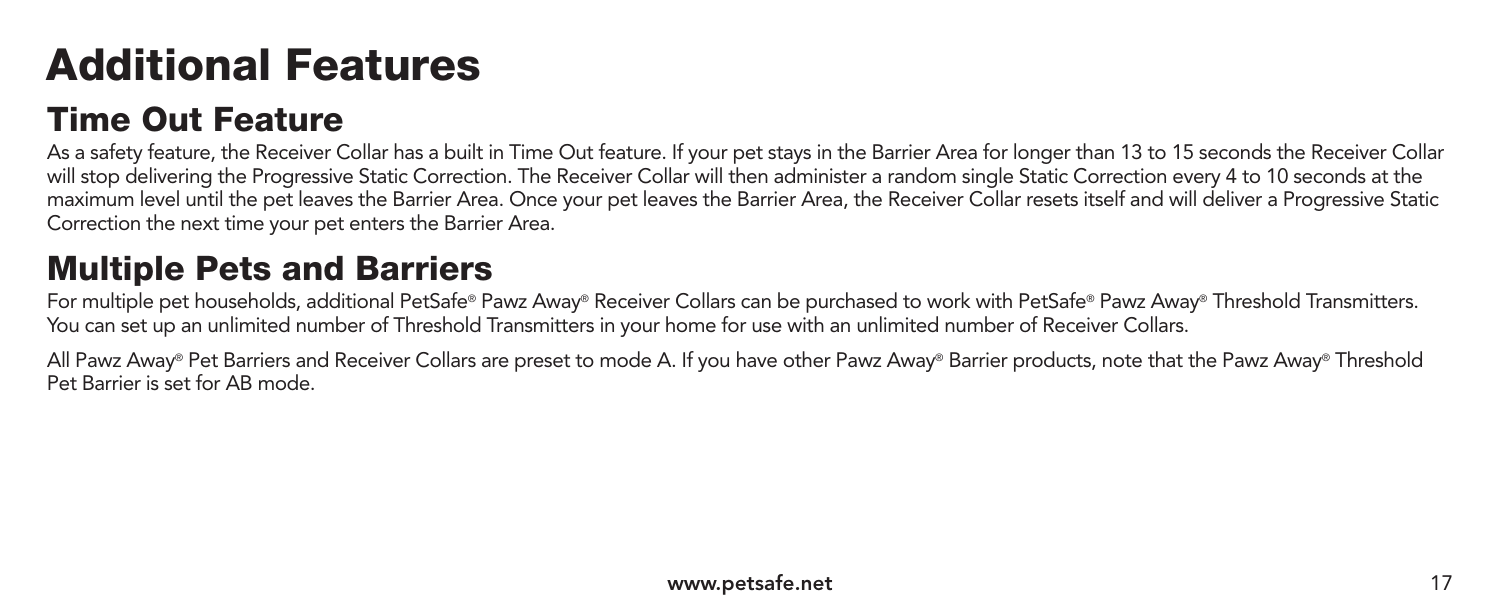# Training Guide

The PetSafe® Pawz Away® Threshold Pet Barrier operates on the principle of positive and negative reinforcement. Your pet will learn to avoid the Barrier Areas you have set after receiving a Progressive Static Correction (negative reinforcement) and your pet will learn that he is more comfortable when he avoids the Barrier Areas (positive reinforcement).

In some cases, it may not be necessary to train your pet. You can let your pet wander freely to determine the new boundaries. Monitor your pet during his first session. Pets learn at different rates and it may take several times for your pet to successfully understand and honor the Barrier Areas.

# Begin Your Pet's First Session

- 1. Move your pet away from the Barrier Area.
- 2. Activate the Receiver Collar by turning the battery door to the ON position. Place the Receiver Collar around your pet's neck. Be sure that the Receiver is directly under your pet's neck.
- 3. Allow your pet to wander freely to learn the new boundaries.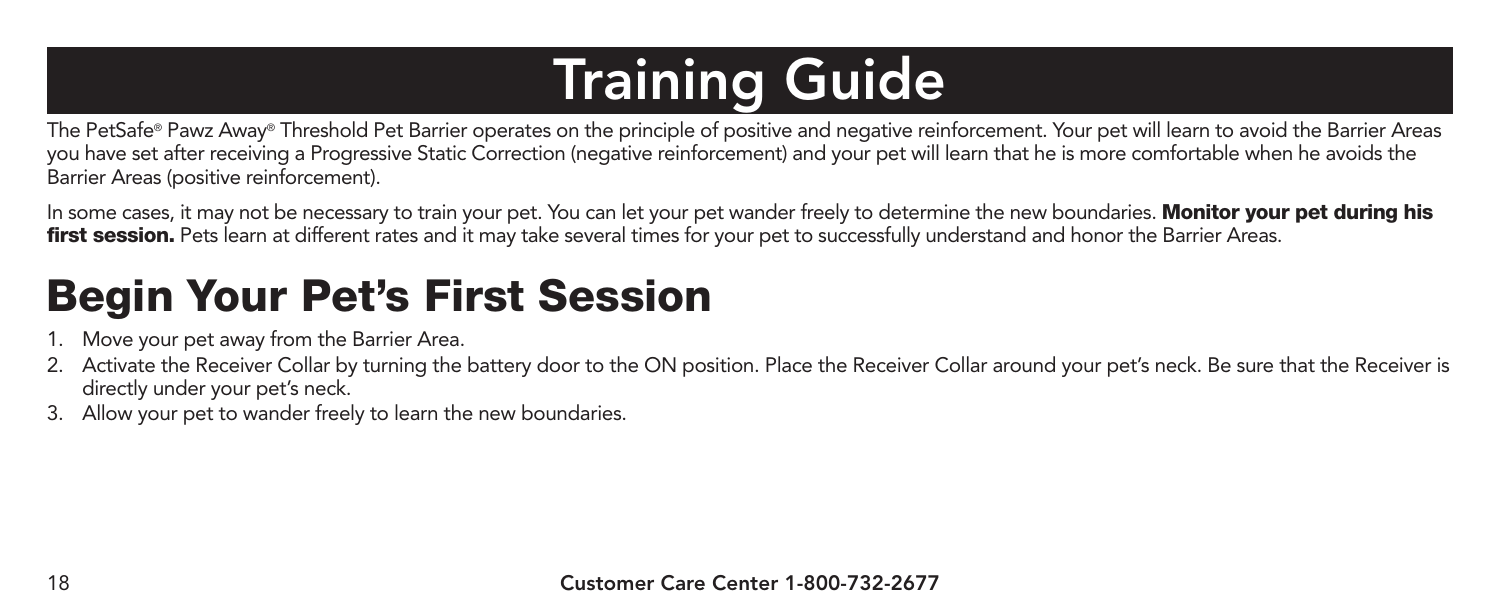# Further Training

If your pet is confused or unsure how to avoid the Barrier Areas then you may need to teach your pet how to do so by following these easy training steps:

1. Place a second non metallic collar on your pet ABOVE the Receiver Collar and attach a long leash.

**CAUTION** Be sure the extra collar does not put pressure on the Contact Points of the Receiver Collar.

- Walk your pet toward the Barrier Area. As soon as you hear the tone or you see that your pet is receiving a Static Correction, gently pull him away from the Barrier Area and back into the safe zone.
- 3. Reward your pet with praise each time he leaves the Barrier Area.
- 4. Practice this technique a few times until you feel that your pet is mastering avoidance of the Barrier Areas.

Be sure to never force or entice your pet to enter the Barrier Areas.

# Additional Information

- The system should only be used with healthy pets. Contact your veterinarian if you have concerns about the medical condition of your pet (medication, pregnant, heart conditions, etc).
- This system is not for vicious or aggressive pets. If your pet may pose a threat to others, **DO NOT USE THIS SYSTEM**. If you are unsure if your dog is aggressive, please consult your veterinarian or a certified trainer.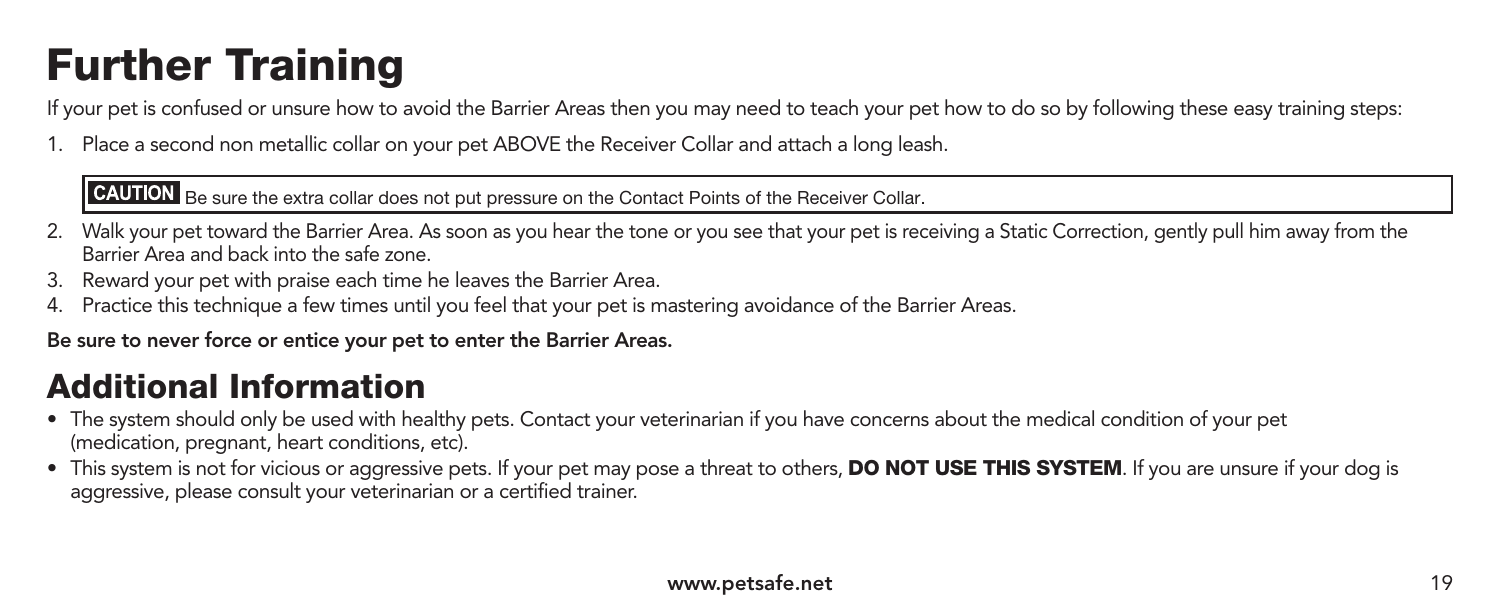# Accessories

To purchase additional accessories for your PetSafe® Pawz Away® Threshold Pet Barrier, contact the Customer Care Center at 1-800-732-2677 or visit our website at www.petsafe.net to locate a retailer near you.

| Component                                         | <b>Part Number</b> |
|---------------------------------------------------|--------------------|
| Battery – 3 Volt Lithium (two pack - size CR2032) | RFA-35-11          |
| <b>Replacement Strap</b>                          | <b>RFA-308</b>     |
| Extra Receiver Collar                             | PWF00-13664        |
| Extra Threshold Transmitter                       | <b>RFA-514</b>     |
| Replacement Short and Long Contact Points         | <b>RK-17</b>       |
| Receiver Collar Battery Door                      | <b>RFA-394</b>     |
| YardMax <sup>®</sup> Receiver Collar              | PIG00-11116        |

The PetSafe® Pawz Away® Threshold Transmitter is compatible with PetSafe® Pawz Away® Receiver Collars and PetSafe® YardMax® Receiver Collars.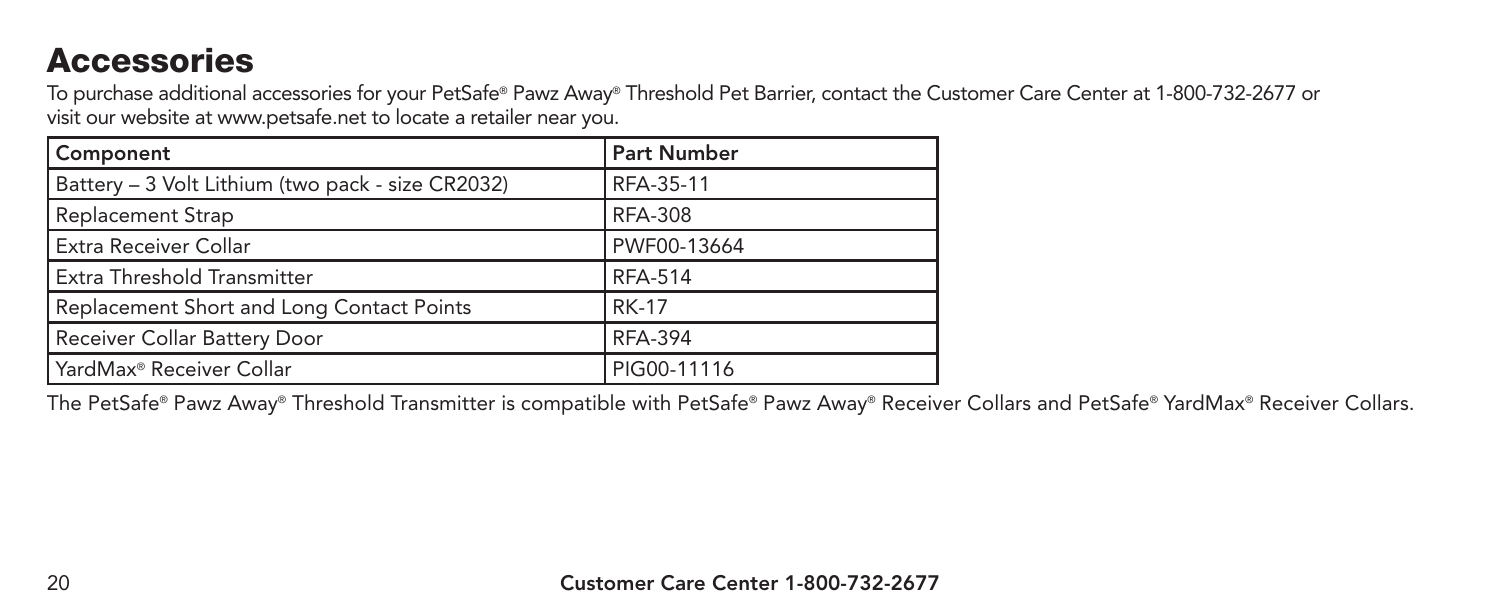#### Troubleshooting Threshold Transmitter does not appear to work. • Press Mode button and verify Green light turns ON when button is pressed. Check that the Low Battery Indicator is not flashing Red. • Check/replace batteries in Threshold Transmitter and Receiver Collar. • Move the Receiver Collar closer to the Transmitter to test operation. • If you hold the Mode Button longer than 5 seconds, the Transmitter will turn off. Barrier Area range is too low. **•** Check/replace batteries in Receiver Collar and Transmitter. • Adjust Threshold Transmitter level to increase Barrier Area size. Barrier Area range is too high. • • Adjust Threshold Transmitter level to decrease Barrier Area size. Pet seems to receive no stimulation.  $\cdot \cdot$  Check/replace batteries in Receiver Collar. • Use Test Light Tool to check for static correction. • Check Receiver Collar fit to ensure Contact Points have direct skin contact. • Check the setting on the Threshold Transmitter. Unable to hear Receiver Collar tone. • Check/Replace batteries in Receiver Collar. • Pets easily hear tone but it may be a volume level that is difficult for you to hear. • Use the Test Light Tool to check Receiver Collar for Static Correction. No LED light on Threshold Transmitter. • Press and hold the Mode Button until the Green LED light is ON. • Check/replace batteries in Threshold Transmitter.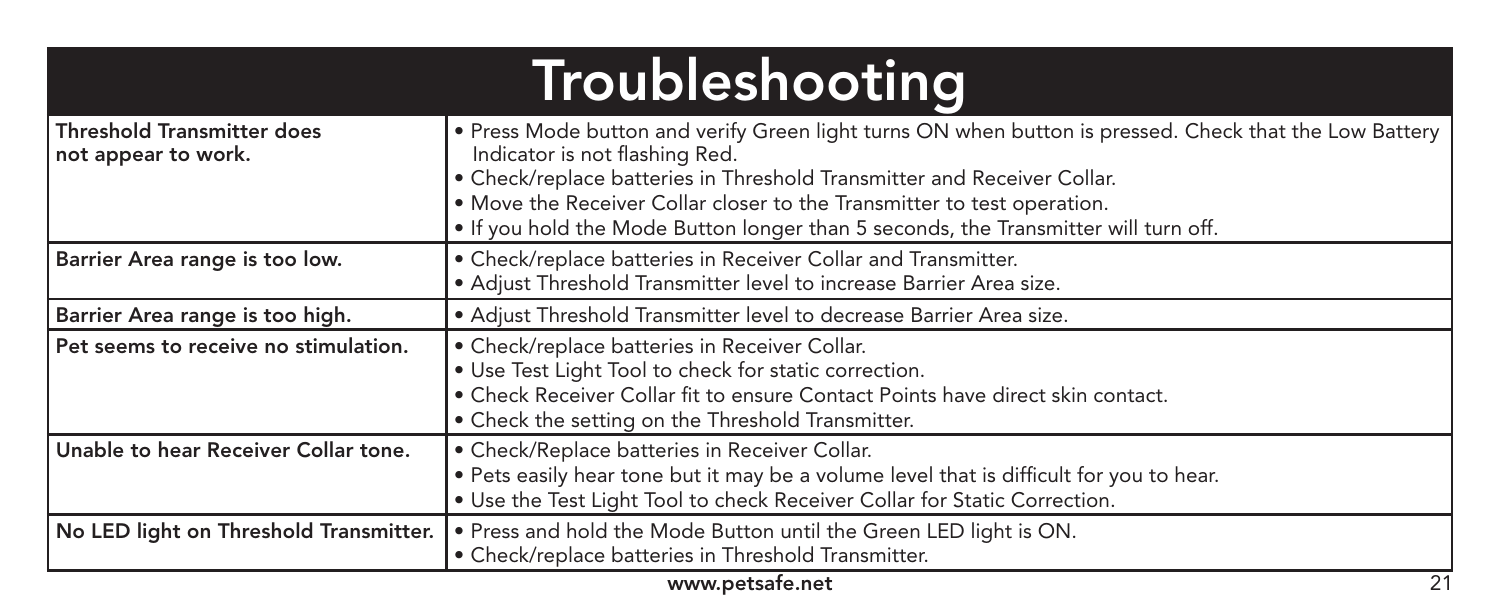# Terms of Use and Limitation of Liability

#### 1. Terms of Use

This Product is offered to you conditioned upon your acceptance without modification of the terms, conditions and notices contained herein. Usage of this Product implies acceptance of all such terms, conditions, and notices.

#### 2. Proper Use

This Product is designed for use with pets where training is desired. The specific temperament of your pet may not work with this Product. We recommend that you not use this Product if your pet is less than 5 pounds or if your pet is aggressive. If you are unsure whether this is appropriate for your pet, please consult your veterinarian or certified trainer.

Proper use includes reviewing the entire Guide provided with your Product and any specific Caution statements.

#### 3. No Unlawful or Prohibited Use

This Product is designed for use with pets only. This pet training device is not intended to harm, injure or provoke. Using this Product in a way that is not intended could result in violation of Federal, State or local laws.

#### 4. Limitation of Liability

In no event shall Radio Systems Corporation be liable for any direct, indirect, punitive, incidental, special or consequential damages, or any damages whatsoever arising out of or connected with the use or misuse of this Product. Buyer assumes all risks and liability from the use of this Product.

#### 5. Modification of Terms and Conditions

Radio Systems Corporation reserves the right to change the terms, conditions and notices under which this Product is offered.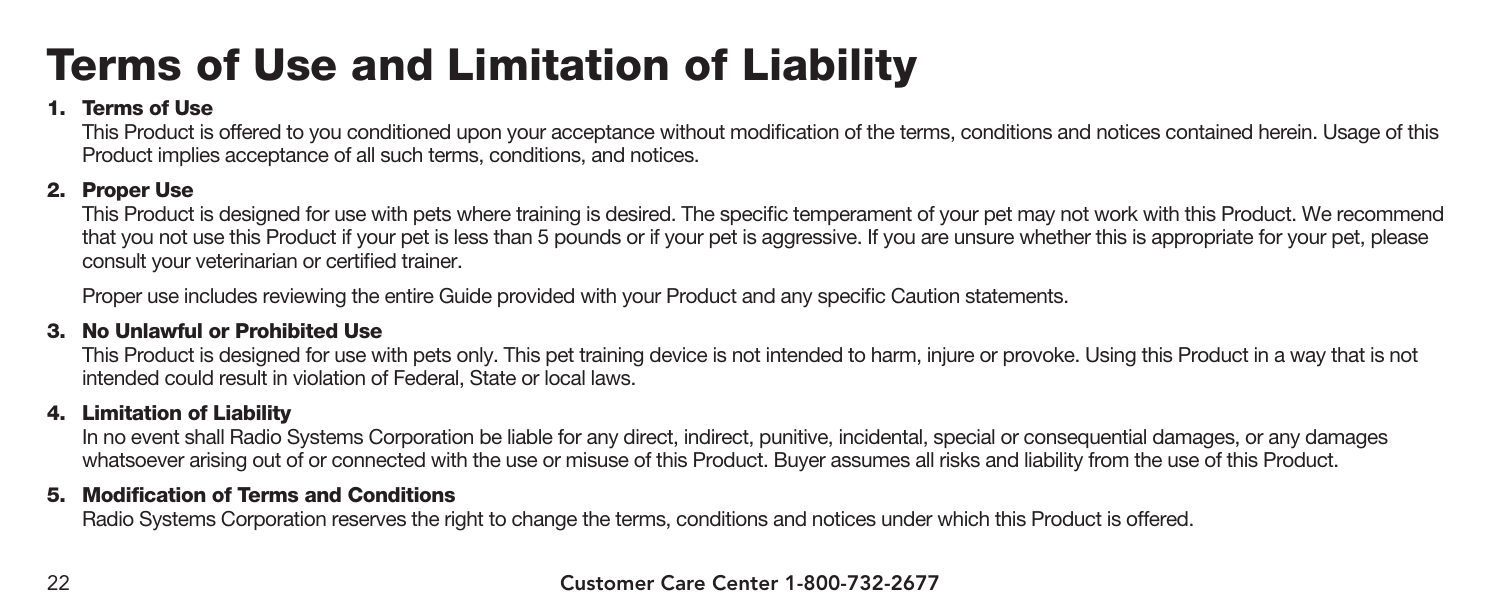# **Compliance** FCC/Canada

This Class B digital apparatus complies with Canadian ICES-003. This equipment has been tested and found to comply with the limits for a Class B digital device, pursuant to Part 15 of the FCC Rules. These limits are designed to provide reasonable protection against harmful interference when the equipment is operated in a residential environment. This equipment generates, uses, and can radiate radio frequency energy and, if not installed and used in accordance with the instruction guide, may cause harmful interference to radio communications. However, there is no guarantee that interference will not occur in a practical installation. If this equipment causes harmful interference to radio or television reception, which can be determined by turning the equipment off and on, the user is encouraged to try to correct the interference by one or more of the following measures:

- Relocate the interfered receiving antenna.
- Increase the separation between the equipment and receiver.
- Connect the equipment into an outlet on a circuit different to that to which the receiver is connected.
- Contact the Customer Care Center at 1-800-732-2677.

This device complies with Industry Canada Rules. This device complies with part 15 of the FCC Rules. Operation is subject to the following two conditions: (1) This device may not cause harmful interference, and (2) this device must accept any interference received, including interference that may cause undesired operation.

Unauthorized changes or modifications to the equipment, not approved by Radio Systems® Corporation, could result in not meeting compliance with FCC regulations and could void the user's authority to operate the equipment.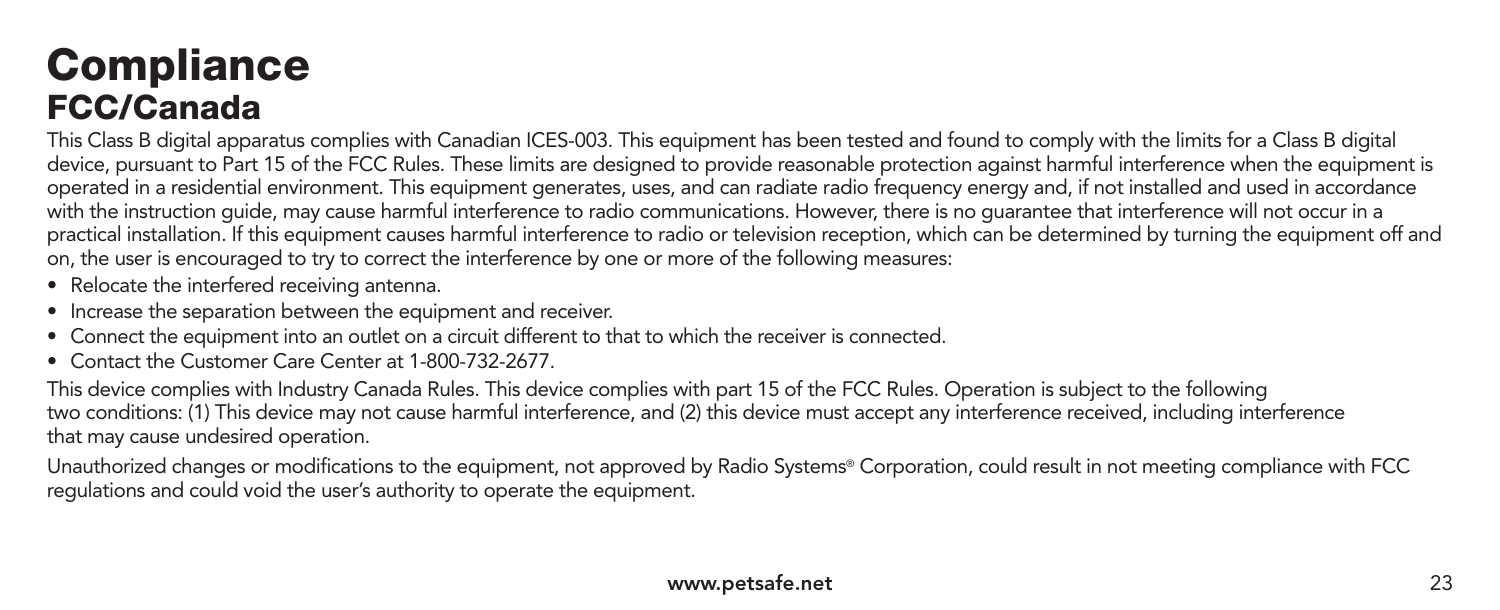# Customer Care International

USA & Canada - Tel: 800-732-2677 Monday - Friday 8 AM - 8 PM / Saturday 9 AM – 5 PM

Australia - Tel: 1800 786 608 Monday - Friday 7:30 AM - 5 PM

New Zealand - Tel: 0800 543 054 Monday - Friday 10:30 AM - 7 PM

# Perchlorate Battery

Perchlorate Material – special handling may apply. See www.dtsc.ca.gov/hazardouswaste/perchlorate.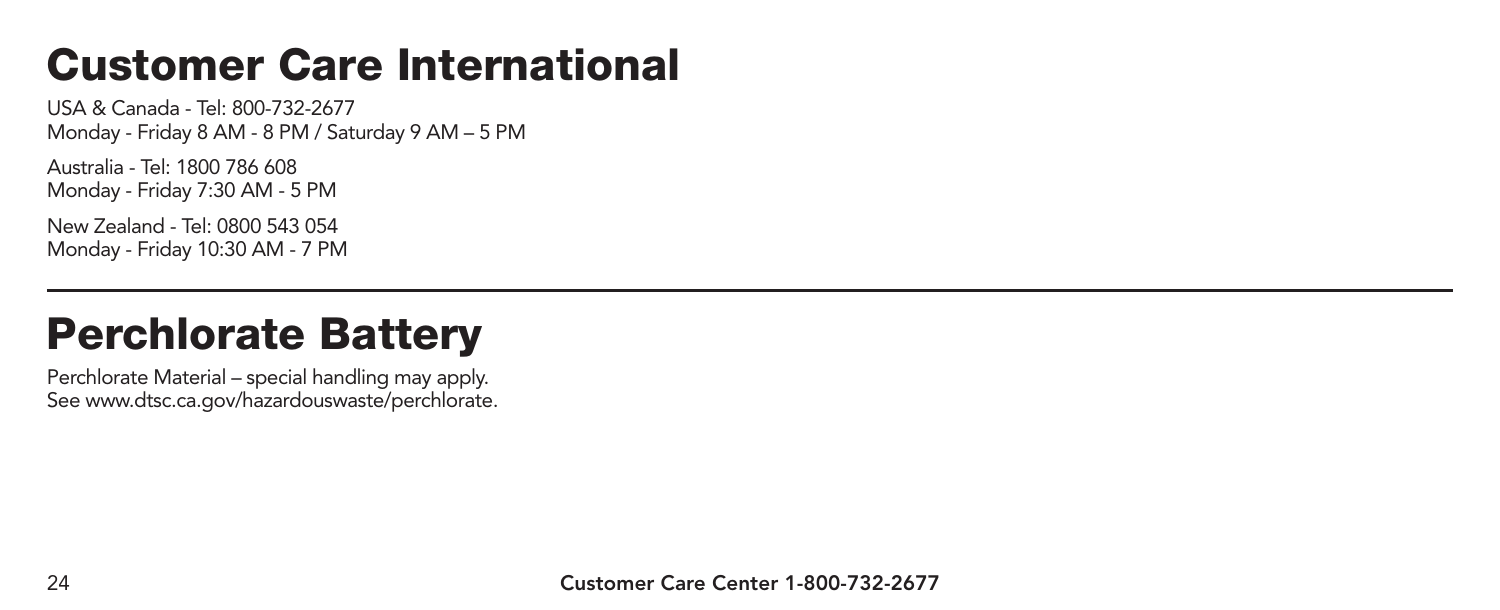# **Warranty**

#### One Year Non-Transferrable Limited Warranty

This Product has the benefit of a limited manufacturer's warranty. Complete details of the warranty applicable to this Product and its terms can be found at www.petsafe.net.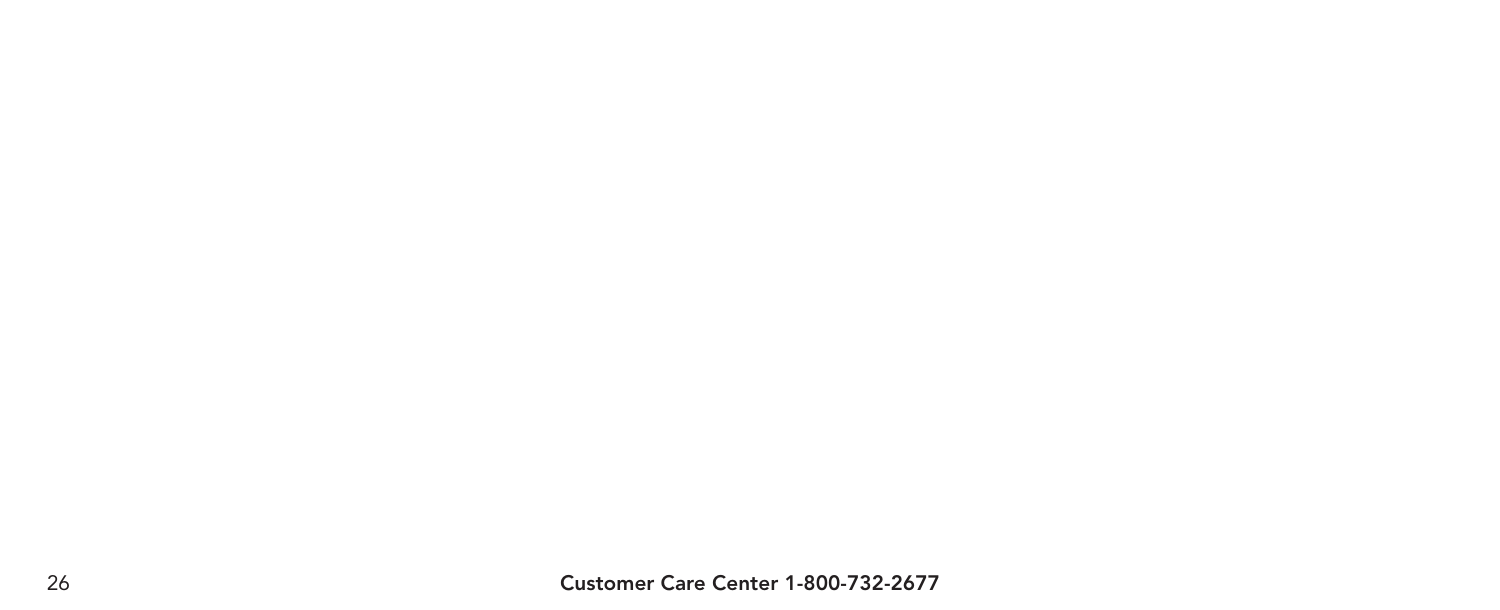#### www.petsafe.net 27